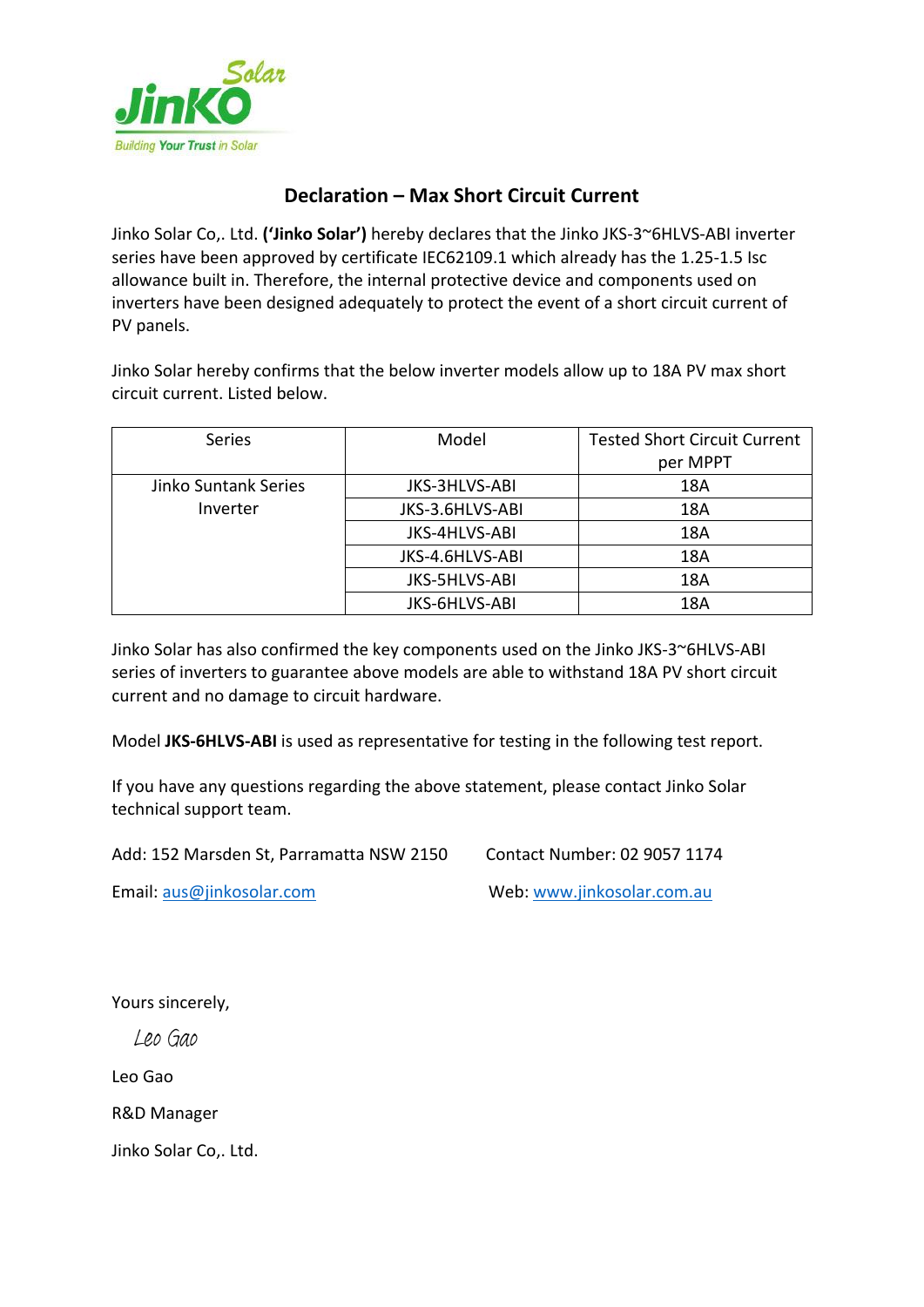

# **Appendix: PV Input Short Circuit Test Report**

### **1. Purpose**

Check the status of the inverter under the input short current of 18A.

## **2. Test Instruments**

- a. Solar Simulator: EA PSI-9750-60
- b. Utility Power: 230 V /50 Hz
- c. Oscilloscope: YOKOGAWA DLM2024
- d. Isolation probe: Sapphire SI-9110
- e. Current amplifier : Tektronix TCPA 300

#### **3. Test Condition**

Room temperature

#### **4. Test Procedure**

a. Set the Solar Simulator parameter: Voltage:360V Current:36A



Turn on the Solar Simulator and AC grid, waiting for about 30s the inverter starts to output power 6000w.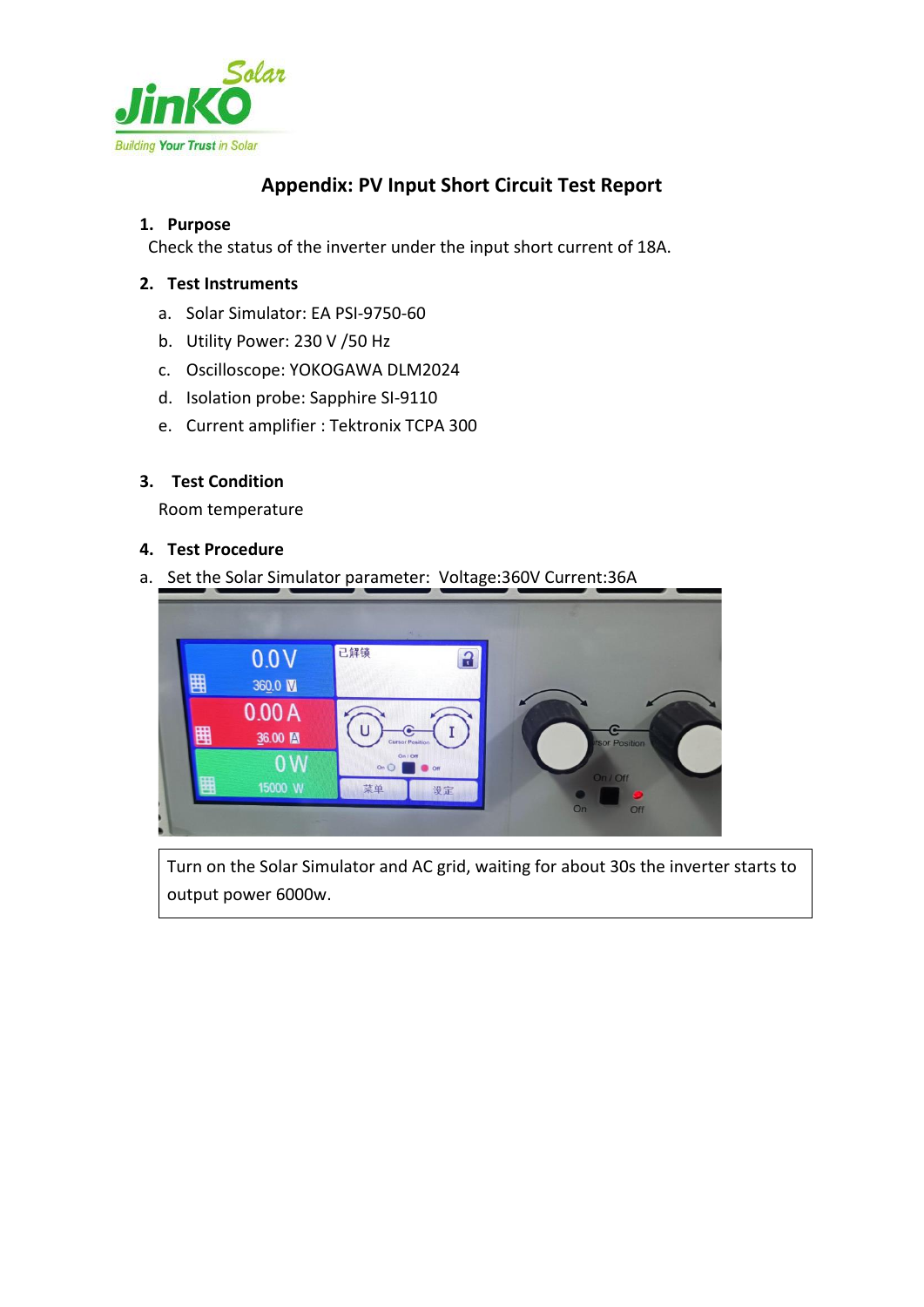



b. Reverse the PV input. The short current is about 18A.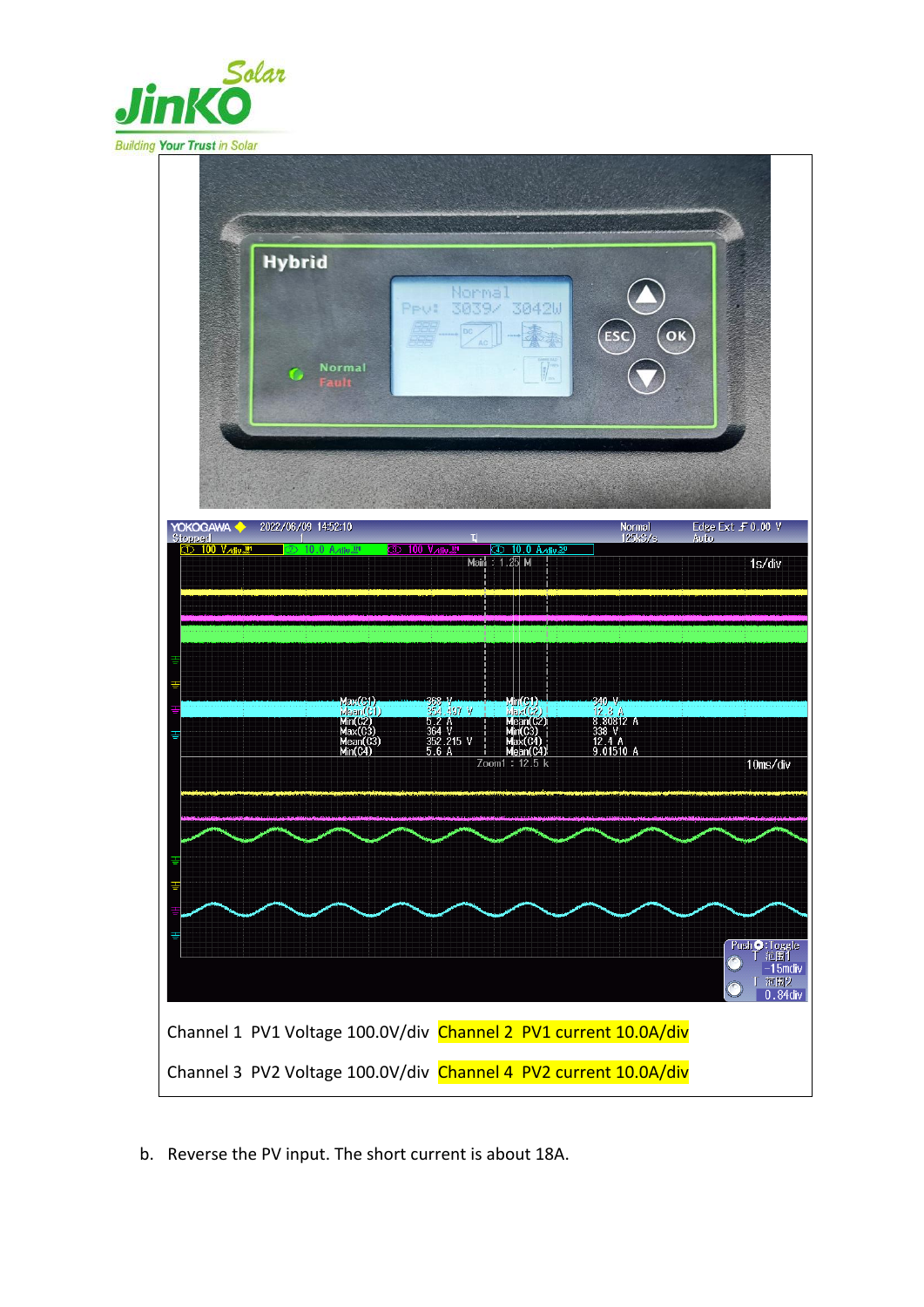

#### **Building Your Trust in Solar**

| <b>YOKOGAWA +</b><br>Stopped                                     | 2022/06/09 15:03:13                                               | п                                            |                                              | Normal<br>125kS/s                          | Edge Ext F 0.00<br>Auto. |
|------------------------------------------------------------------|-------------------------------------------------------------------|----------------------------------------------|----------------------------------------------|--------------------------------------------|--------------------------|
| <b>100 V<sub>Aliv</sub> IM</b>                                   | $\circledcirc$ 10.0 A $\mathcal{A}$ div $\overline{\mathbb{I}^n}$ | <b>3 100 V</b> <sub>Aliv</sub> <sup>IM</sup> | ① 10.0 A <sub>/div</sub> 39<br>Main : 1.25 M |                                            | 1s/                      |
|                                                                  |                                                                   |                                              |                                              |                                            |                          |
|                                                                  |                                                                   |                                              |                                              |                                            |                          |
|                                                                  |                                                                   |                                              |                                              |                                            |                          |
|                                                                  |                                                                   |                                              |                                              |                                            |                          |
| Ŧ                                                                |                                                                   |                                              |                                              |                                            |                          |
|                                                                  | Max(C1)                                                           | 12.9                                         | MIn(C1)                                      | $-16$ V                                    |                          |
|                                                                  | Mean(C1)<br>Min(C2)<br>Max(C3)                                    | 3.57887 V<br>17.2 A<br>12 V                  | Max(C2)<br>Mean(C2)<br>Min(C3)               | $\frac{19.6 \text{ A}}{18.4267 \text{ A}}$ |                          |
| Ŧ                                                                | Mean(C3)<br>Min(C4)                                               | $-1.90283$ V                                 | Max(C4)                                      | 18.1 A<br>17.3228 A                        |                          |
|                                                                  |                                                                   | 16.4A                                        | Mean(C4)<br>Zoom1: 12.5 k                    |                                            | 10 <sub>me</sub>         |
|                                                                  |                                                                   |                                              |                                              |                                            |                          |
|                                                                  |                                                                   |                                              |                                              |                                            |                          |
|                                                                  |                                                                   |                                              |                                              |                                            |                          |
|                                                                  |                                                                   |                                              |                                              |                                            |                          |
|                                                                  |                                                                   |                                              |                                              |                                            |                          |
|                                                                  |                                                                   |                                              |                                              |                                            |                          |
| ₽                                                                |                                                                   |                                              |                                              |                                            |                          |
|                                                                  |                                                                   |                                              |                                              |                                            | Push <sup>O</sup>        |
|                                                                  |                                                                   |                                              |                                              |                                            |                          |
|                                                                  |                                                                   |                                              |                                              |                                            |                          |
| Channel 1 PV1 Voltage 100.0V/div Channel 2 PV1 current 10.0A/div |                                                                   |                                              |                                              |                                            |                          |
|                                                                  |                                                                   |                                              |                                              |                                            |                          |
| Channel 3 PV2 Voltage 100.0V/div Channel 4 PV2 current 10.0A/div |                                                                   |                                              |                                              |                                            |                          |

c. After half an hour, connect the input of the inverter correctly.



Turn on the Solar Simulator and AC grid, waiting for about 30s the inverter starts to output power 6000w.